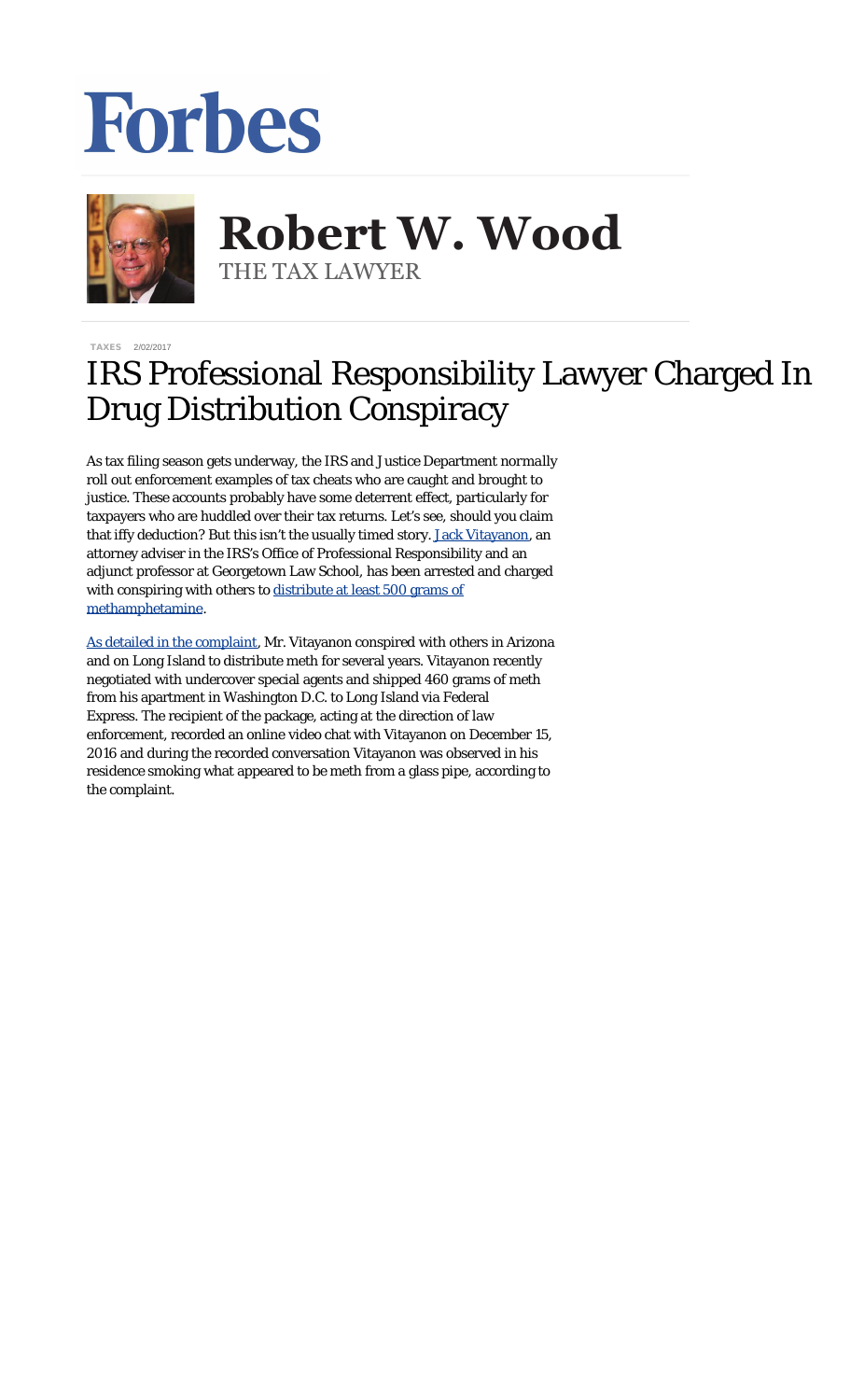

*(AP Photo/J. David Ake, File)*

A search of the defendant's Washington D.C. apartment executed pursuant to a court-authorized search warrant led to the seizure of additional quantities of suspected methamphetamine, drug paraphernalia, packaging materials and drug ledgers. "As alleged, the defendant – a federal attorney working for the IRS's Office of Professional Responsibility – broke bad and supplemented his income by selling distribution quantities of methamphetamine," [stated](https://www.justice.gov/usao-edny/pr/washington-dc-based-internal-revenue-service-attorney-charged-conspiracy-distribute) [United States Attorney Capers](https://www.justice.gov/usao-edny/pr/washington-dc-based-internal-revenue-service-attorney-charged-conspiracy-distribute). "The defendant will now be held to account for his alleged criminal conduct."

The [IRS said](http://www.nydailynews.com/news/national/irs-lawyer-busted-dealing-crystal-meth-article-1.2961799) it could not comment on "specific personnel matters." But the agency said it held its employees to "high standards and does not tolerate inappropriate behavior." If there were questions about an employee's conduct, the agency said it would work with law enforcement. Notably, of course, the charges in the complaint are merely allegations. Like all criminal defendants, this defendant is presumed innocent unless and until he is proven guilty. The government's case is being prosecuted by the Office's Long Island Criminal Section. Assistant United States Attorney Charles N. Rose is in charge of the prosecution.

Regardless of whether this defendant is ultimately convicted, it is worth remembering–especially at this time of year–that tax crimes too can be quite serious. Indeed, [Al Capone](http://www.fbi.gov/about-us/history/famous-cases/al-capone) was convicted not of murder, graft or racketeering, but of income tax evasion. No matter how you make your living, the tax laws apply. Deductions can be a problem. We generally pay tax on net income, not gross income. But for criminals, claiming expenses can be a